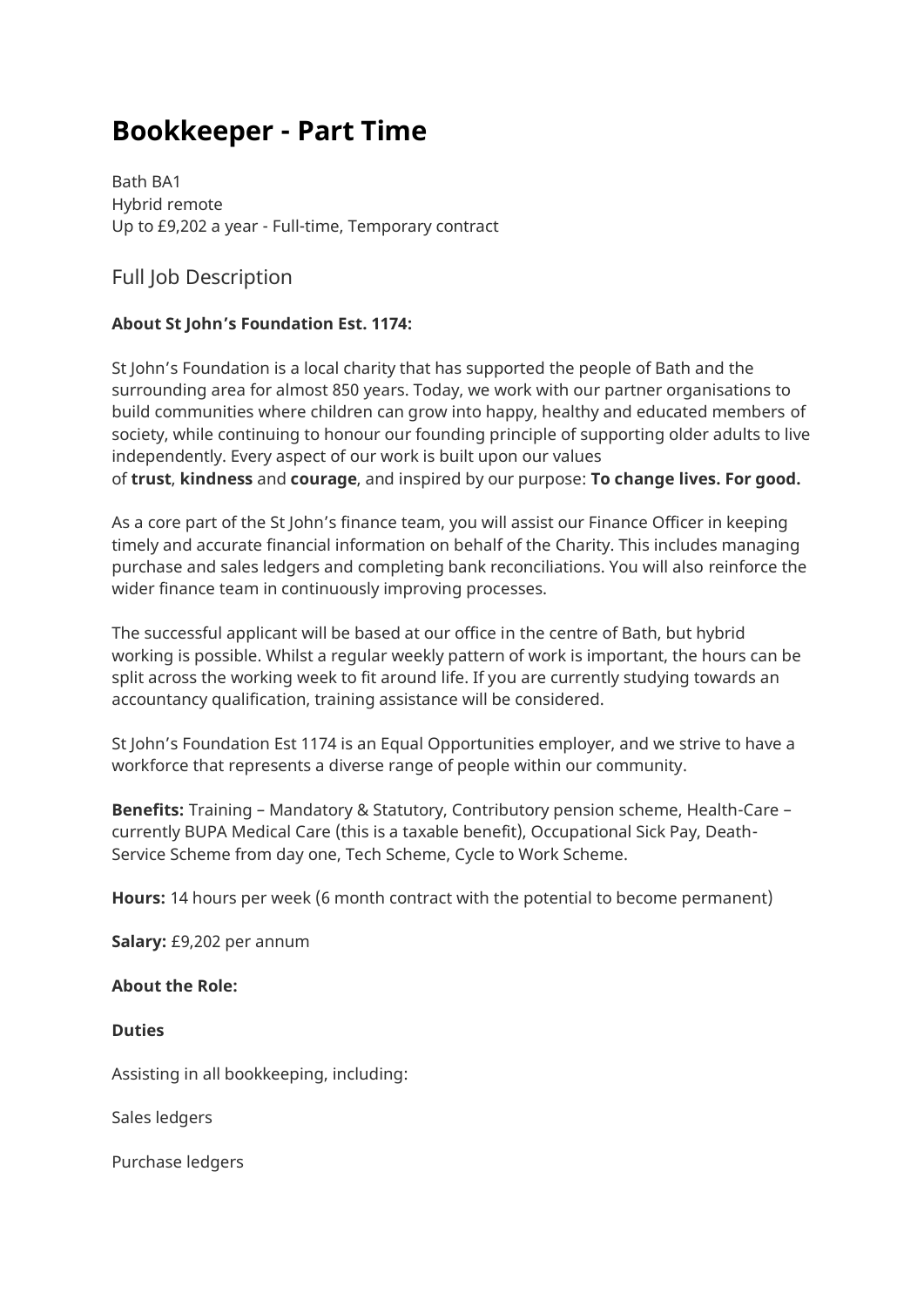Bank reconciliations

Preparing monthly management accounts for a small venture in our Trading subsidiary.

Recording transactions reported by our listed investment managers in Excel

Answering queries from colleagues, customers, and suppliers quickly and helpfully

Driving through business improvements, including the implementation of new systems and procedures

To work independently and as part of a team, providing cover for the members of the Finance team, as required

Working in partnership with colleagues across the organisation

Carrying out any other ad-hoc duties as and when required

#### **Operational Goals**

For St John's to have accurate and up to date financial records at all times

Establish, develop, and maintain effective working relationships with customers, suppliers, and colleagues

Actively seek out and implement opportunities for continuous improvement of the bookkeeping processes and functions

## **Job Requirements**

#### **Knowledge, Skills & Experience:**

## **Essential**

AAT part-qualified or qualified

Demonstrable bookkeeping experience

Excellent Excel skills (including v-lookups and pivot tables)

Proficient in Outlook, Teams, and Word

Excellent relationship building skills

Able to adjust style of communication according to needs

### **Desirable**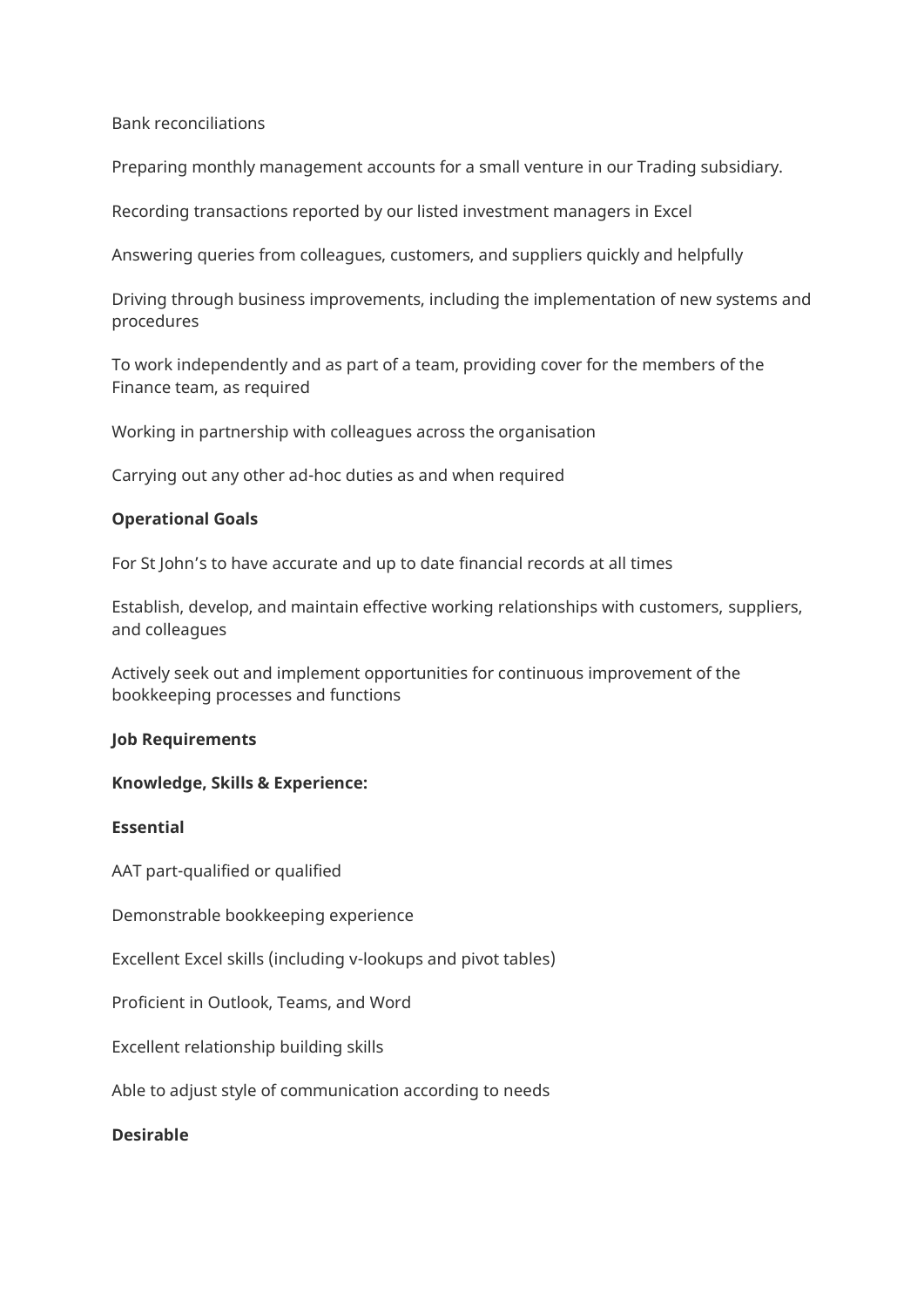Experience of bookkeeping for a property manager – including dealing with rents, tenancy changes and capital projects

Experience of working with the over 65s

Experience in an organisation with many cost centres / budgets.

Familiarity with QuickBooks Online and HansaWorld Standard ERP (training will be provided).

Knowledge of Data Protection legislation

## **Personal Attributes**

Excellent attention to detail

Comfortable working in a fast-paced deadline-driven environment

Personable and approachable

Willingness to develop self and the responsibilities of the new role

Self-motivated with a "can do" attitude

Able to work both as part of a team and independently

## **Important Information**

Due to the nature of the role, you will need to complete a criminal record disclosure (DBS check).

We are dedicated to safeguarding and promoting the welfare of adults we work with, all staff and volunteers are required to have this commitment.

Job Types: Full-time, Temporary contract Contract length: 6 months

Salary: Up to £9,202.00 per year

Benefits:

- Company events
- Company pension
- Cycle to work scheme
- Life insurance
- Private medical insurance
- Sick pay
- Wellness programmes